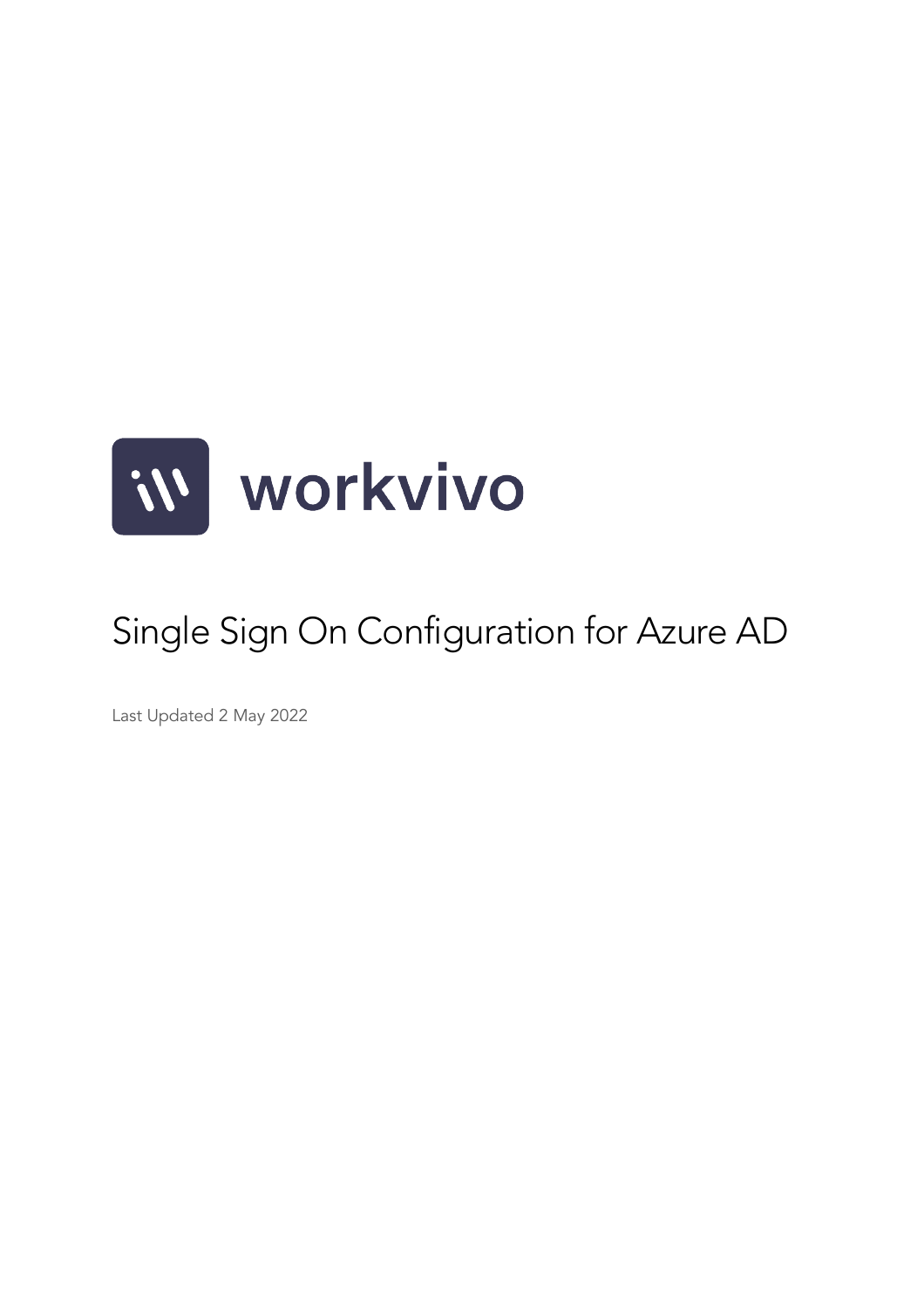# Table of Contents

- 1. 3
- 2. 4
- 3. 5
- 4. 7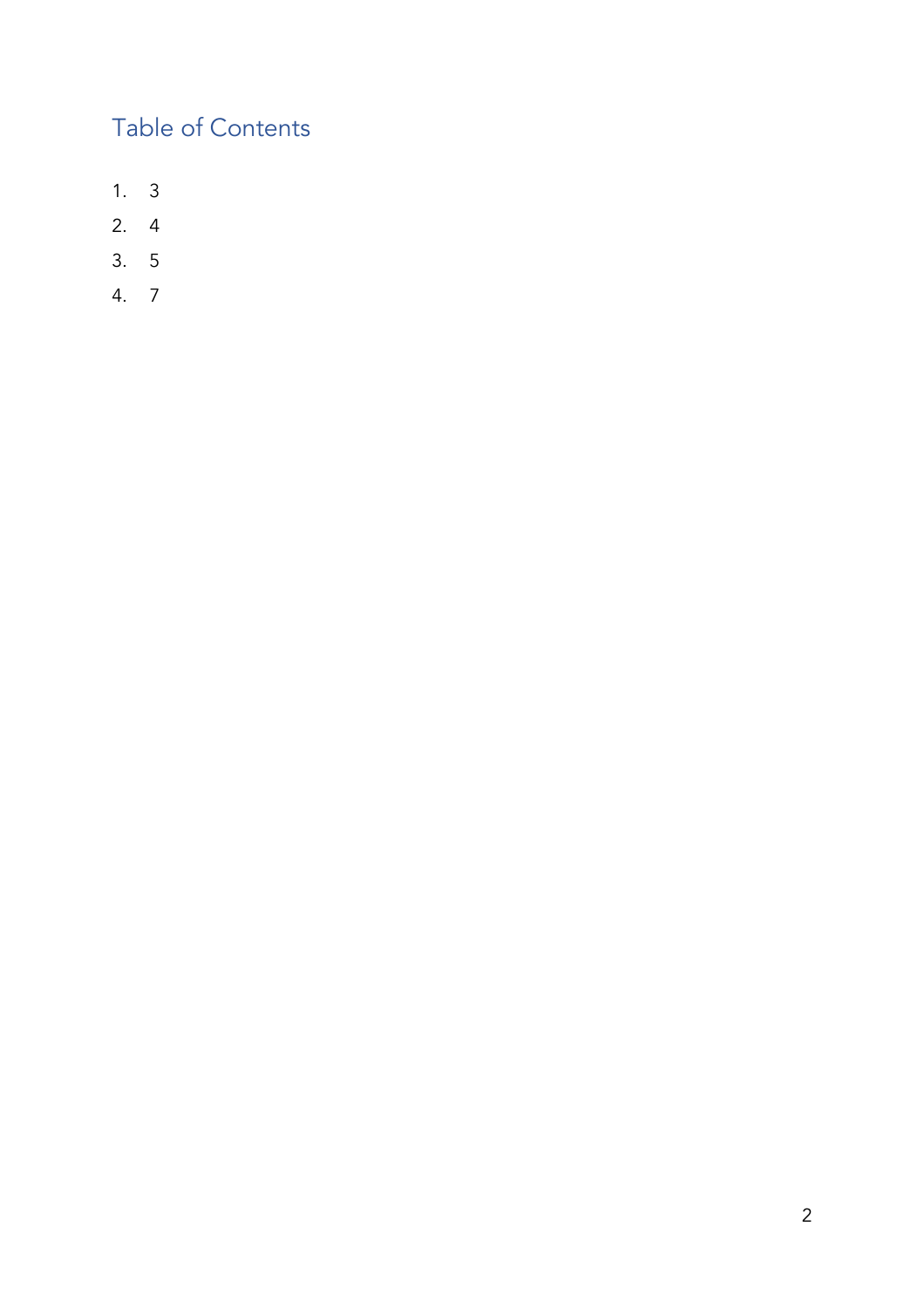## 1. Disclaimer and Confidentiality Notice

The information contained in these documents is confidential, privileged and only for the information of the intended recipient and may not be used, published or redistributed without the prior written consent of Workvivo Ltd.

The opinions expressed are in good faith and while every care has been taken in preparing these documents, Workvivo makes no representations and gives no warranties of whatever nature in respect of these documents, including but not limited to the accuracy or completeness of any information, facts and/or opinions contained therein.

Workvivo Ltd, its subsidiaries, the directors, employees and agents cannot be held liable for the use of and reliance of the opinions, estimates, forecasts and findings in these documents.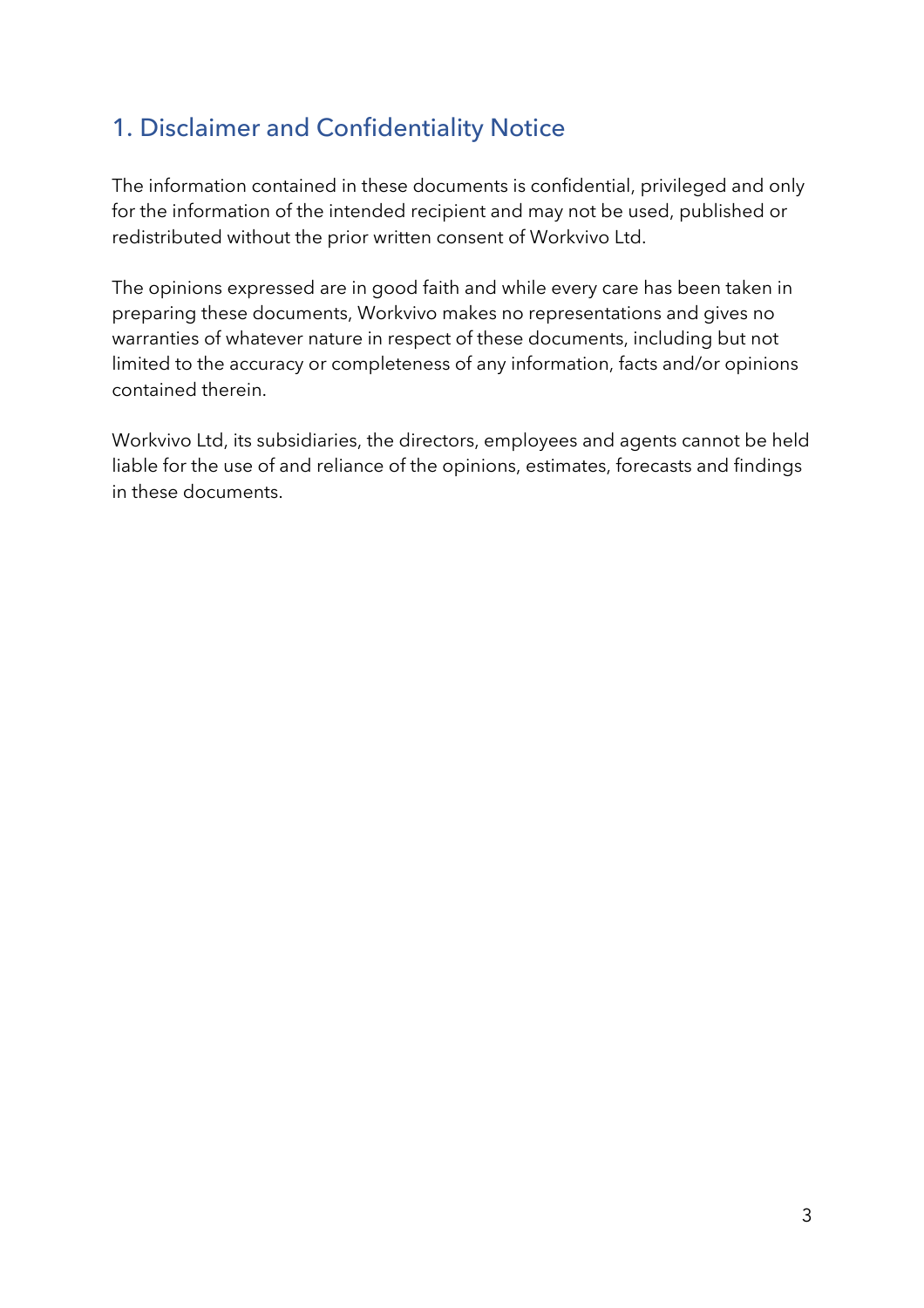### 2. Executive Summary

This document provides guidelines on how to configure Workvivo to authenticate via Single Sign On (SSO) using Microsoft Azure Active Directory (Azure AD) as the identity provider (IdP) solution in a SAML2 SSO configuration. The information contained in this document is intended as a guideline only – there may be significant differences in any given Azure AD configuration that require a different approach to be taken.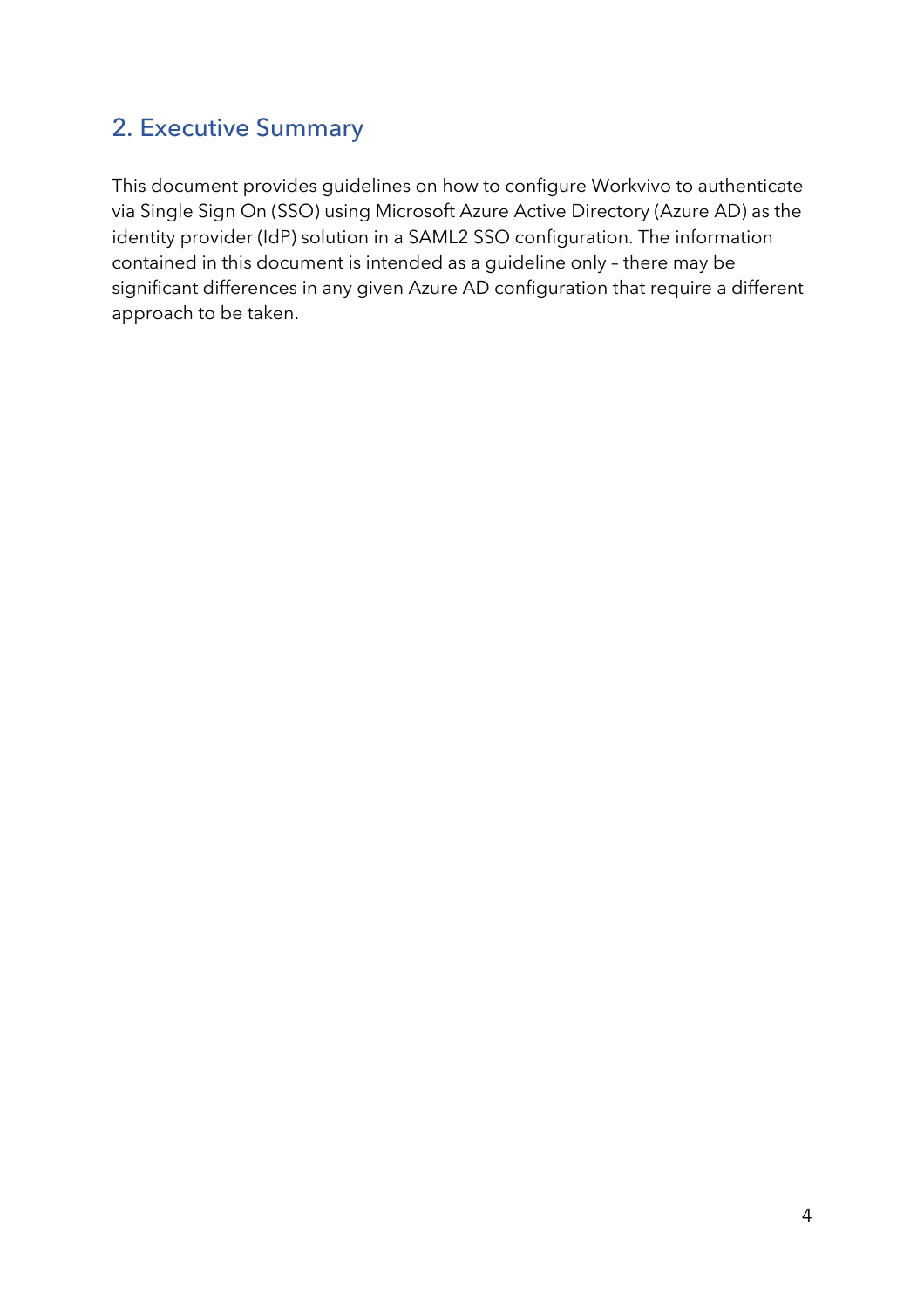# 3. Adding Workvivo as an Enterprise Application in Azure AD

The first step to configuring Workvivo in Azure AD is to add it as an Enterprise application in your Azure AD directory. In the Azure portal, select "Enterprise applications" from the main navigation in your Azure AD directory.

| <b>Microsoft Azure</b><br>$\equiv$                         | $O$ Search resources, services, and docs (G+/)                                                     |                                                                                     |                |                                 | <b>E &amp; Q &amp; O R</b>                     |  |
|------------------------------------------------------------|----------------------------------------------------------------------------------------------------|-------------------------------------------------------------------------------------|----------------|---------------------------------|------------------------------------------------|--|
| Home >                                                     |                                                                                                    |                                                                                     |                |                                 |                                                |  |
| Workvivo Limited   Overview<br>A<br>Azure Active Directory |                                                                                                    |                                                                                     |                |                                 |                                                |  |
| $\ll$<br><b>O</b> Overview                                 | Manage tenants 7 What's new<br>Preview features<br>$+$ Add $\vee$                                  | $\overline{R}$ Got feedback? $\vee$                                                 |                |                                 |                                                |  |
| <b>EE</b> Preview features                                 | Monitoring<br>Tutorials<br>Overview                                                                |                                                                                     |                |                                 |                                                |  |
| X Diagnose and solve problems                              |                                                                                                    |                                                                                     |                |                                 |                                                |  |
|                                                            | Search your tenant                                                                                 |                                                                                     |                |                                 |                                                |  |
| Manage                                                     | <b>Basic information</b>                                                                           |                                                                                     |                |                                 |                                                |  |
| & Users<br>& Groups                                        | Name                                                                                               | Users                                                                               | 113            |                                 |                                                |  |
| <b>D</b> External Identities                               |                                                                                                    |                                                                                     |                |                                 |                                                |  |
| Roles and administrators                                   | Tenant ID                                                                                          | Ø.<br>Groups                                                                        | 8              |                                 |                                                |  |
| Administrative units                                       | Primary domain                                                                                     | Applications                                                                        | 15             |                                 |                                                |  |
| Enterprise applications                                    | License                                                                                            | Devices                                                                             | $\overline{4}$ |                                 |                                                |  |
| Devices                                                    | Alerts                                                                                             |                                                                                     |                |                                 |                                                |  |
| App registrations                                          |                                                                                                    |                                                                                     |                |                                 |                                                |  |
| A Identity Governance                                      | Upcoming TLS 1.0, 1.1 and 3DES deprecation                                                         |                                                                                     |                |                                 |                                                |  |
| <b>E</b> Application proxy                                 | - 1<br>Please enable support for TLS 1.2 on<br>clients(applications/platform) to avoid any service |                                                                                     |                |                                 |                                                |  |
| Custom security attributes<br>(Preview)                    | impact.<br>Learn more [2]                                                                          |                                                                                     |                |                                 |                                                |  |
| Licenses                                                   |                                                                                                    |                                                                                     |                |                                 |                                                |  |
| Azure AD Connect                                           | My feed                                                                                            |                                                                                     |                |                                 |                                                |  |
| Custom domain names                                        |                                                                                                    |                                                                                     |                | <b>Azure AD Connect</b>         |                                                |  |
| Mobility (MDM and MAM)                                     |                                                                                                    |                                                                                     |                | Not enabled                     |                                                |  |
| Password reset                                             |                                                                                                    |                                                                                     |                | Sync has never run              |                                                |  |
| <b>II</b> Company branding                                 |                                                                                                    |                                                                                     |                | Go to Azure AD Connect          |                                                |  |
| <b>D</b> User settings                                     |                                                                                                    |                                                                                     |                |                                 |                                                |  |
| Properties                                                 | <b>Feature highlights</b>                                                                          |                                                                                     |                |                                 |                                                |  |
| Security                                                   |                                                                                                    |                                                                                     |                |                                 |                                                |  |
| Monitoring                                                 | <b>Access reviews</b><br><u>(۹)</u><br>Make sure only the right people have continued              | <b>Authentication methods</b><br>Configure your users in the authentication methods |                | <b>Azure AD Domain Services</b> | Lift-and-shift legacy applications running on- |  |
| Sign-in logs                                               | access.                                                                                            | policy to enable passwordless authentication.                                       |                | premises into Azure.            |                                                |  |
| Audit logs                                                 |                                                                                                    |                                                                                     |                |                                 |                                                |  |
| Provisioning logs                                          |                                                                                                    |                                                                                     |                |                                 |                                                |  |

Next, click "New Application" to create a new enterprise application.

| <b>Microsoft Azure</b><br>$=$                                                                  | $\rho$ Search resources, services, and docs (G+/)                                                          | . .                       |                                                                                                                                                                                                                                |              | E & Q @ @ <i>R</i>                         | clara.walsh@workvivo.o.<br>$\omega$<br>WORKVIVO LIMITED (WORKVIV. |
|------------------------------------------------------------------------------------------------|------------------------------------------------------------------------------------------------------------|---------------------------|--------------------------------------------------------------------------------------------------------------------------------------------------------------------------------------------------------------------------------|--------------|--------------------------------------------|-------------------------------------------------------------------|
| Home > Workvivo Limited > Enterprise applications >                                            |                                                                                                            |                           |                                                                                                                                                                                                                                |              |                                            |                                                                   |
| Browse Azure AD Gallery                                                                        |                                                                                                            |                           |                                                                                                                                                                                                                                |              |                                            | ×                                                                 |
| + Create your own application   0 Request new gallery app   R Got feedback?                    |                                                                                                            |                           |                                                                                                                                                                                                                                |              |                                            |                                                                   |
| your own application here.                                                                     |                                                                                                            |                           | The Azure AD App Gallery is a catalog of thousands of apps that make it easy to deploy and configure single sign-on (SSO) and automated user provisioning. When deploying an app from the App Gallery, you leverage prebuilt t |              |                                            |                                                                   |
| O Search application                                                                           | Single Sign-on : All<br>User Account Management : All                                                      | Categories : All          |                                                                                                                                                                                                                                |              |                                            |                                                                   |
| <b>Cloud platforms</b>                                                                         |                                                                                                            |                           |                                                                                                                                                                                                                                |              |                                            |                                                                   |
| Amazon Web Services (AWS)                                                                      | <b>Google Cloud Platform</b>                                                                               | Oracle                    | SAP                                                                                                                                                                                                                            |              |                                            |                                                                   |
|                                                                                                |                                                                                                            |                           |                                                                                                                                                                                                                                |              |                                            |                                                                   |
| aws                                                                                            |                                                                                                            |                           | <b>SAD</b>                                                                                                                                                                                                                     |              |                                            |                                                                   |
|                                                                                                | Google Cloud                                                                                               |                           |                                                                                                                                                                                                                                |              |                                            |                                                                   |
|                                                                                                |                                                                                                            |                           |                                                                                                                                                                                                                                |              |                                            |                                                                   |
|                                                                                                |                                                                                                            |                           |                                                                                                                                                                                                                                |              |                                            |                                                                   |
| <b>On-premises applications</b>                                                                |                                                                                                            |                           |                                                                                                                                                                                                                                |              |                                            |                                                                   |
| Add an on-premises application<br>Configure Azure AD Application Proxy to enable secure remote | <b>Learn about Application Proxy</b><br>Learn how to use Application Proxy to provide secure remote access |                           | <b>Manage Application Proxy connectors</b><br>Connectors are lightweight agents that sit on-premises and facilitate                                                                                                            |              |                                            |                                                                   |
| access.                                                                                        | to your on-premises applications.                                                                          |                           | the outbound connection to the Application Proxy service.                                                                                                                                                                      |              |                                            |                                                                   |
|                                                                                                |                                                                                                            |                           |                                                                                                                                                                                                                                |              |                                            |                                                                   |
| D Federated SSO (D Provisioning                                                                |                                                                                                            |                           |                                                                                                                                                                                                                                |              |                                            |                                                                   |
| <b>Featured applications</b>                                                                   |                                                                                                            |                           |                                                                                                                                                                                                                                |              |                                            |                                                                   |
| <b>Adobe Identity</b>                                                                          | <b>Atlassian Cloud</b>                                                                                     | <b>AWS Single-Account</b> | Box                                                                                                                                                                                                                            |              | <b>Cisco AnyConnect</b>                    |                                                                   |
| Management<br>Adobe Inc.                                                                       | Atlassian<br>த க                                                                                           | Access<br>aws<br>Amazon   | Box<br>box<br><b>@</b>                                                                                                                                                                                                         |              | Cisco Systems, Inc.<br>க                   |                                                                   |
| $\mathfrak{D} \oplus$<br>Adobe                                                                 |                                                                                                            | த க                       |                                                                                                                                                                                                                                |              |                                            |                                                                   |
| <b>Cisco Webex</b>                                                                             | Docusian                                                                                                   | <b>Dropbox Business</b>   | <b>FortiGate SSL VPN</b>                                                                                                                                                                                                       |              | Google Cloud / G Suite                     |                                                                   |
| Cisco <sub>Goo</sub><br>Webex $9$ <sup><math>\Phi</math></sup>                                 | DocuSign Inc.<br>DS<br>த க                                                                                 | Dropbox<br>9 ம            | Fortinet<br>Ð                                                                                                                                                                                                                  |              | <b>Connector by Microsoft</b><br>Microsoft |                                                                   |
|                                                                                                |                                                                                                            |                           |                                                                                                                                                                                                                                | Google Cloud | ЭФ                                         |                                                                   |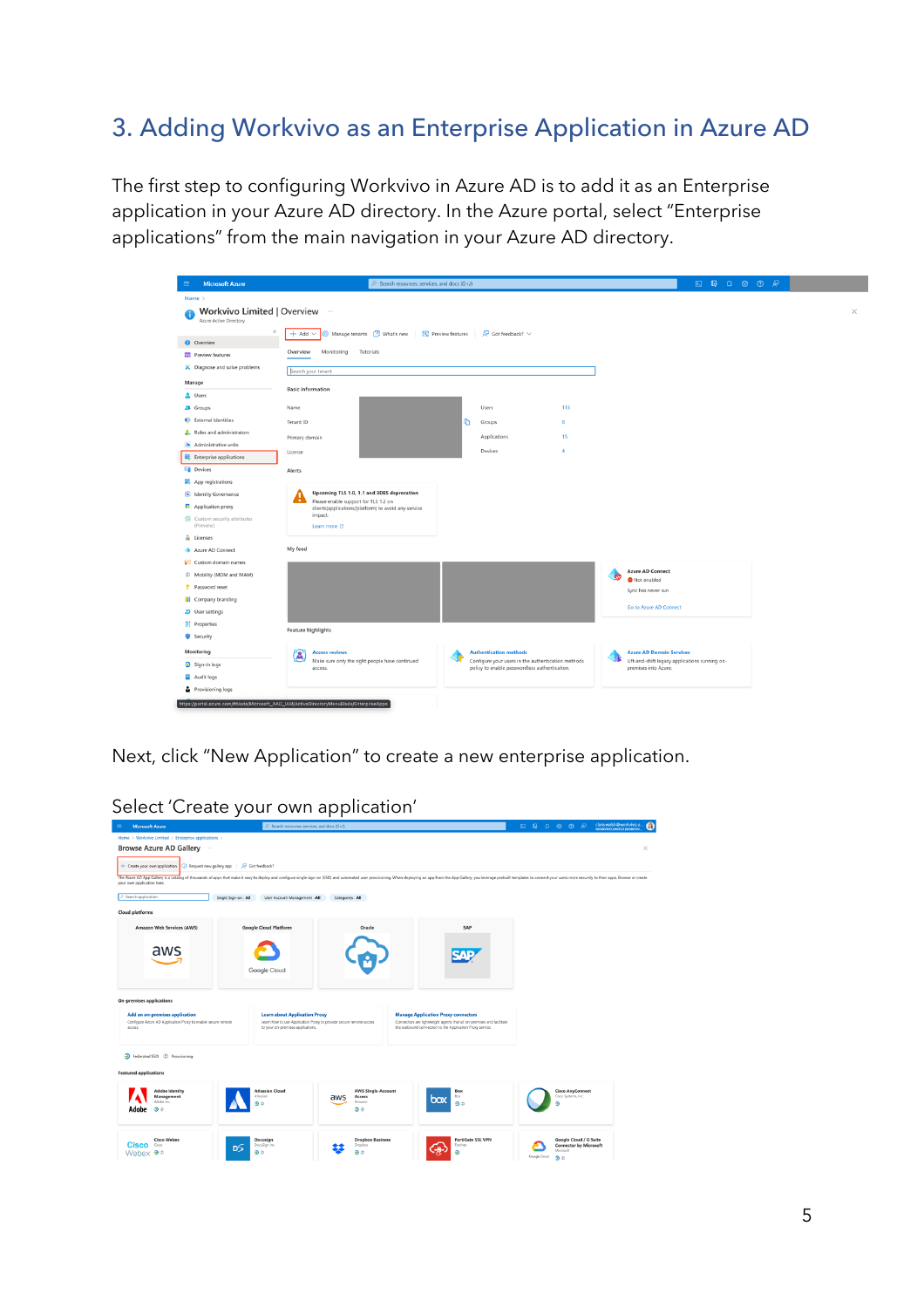Enter a name for your App e.g. 'Workvivo' & select 'Integrate any other application you don't find in the gallery (Non-gallery)', click 'Create'

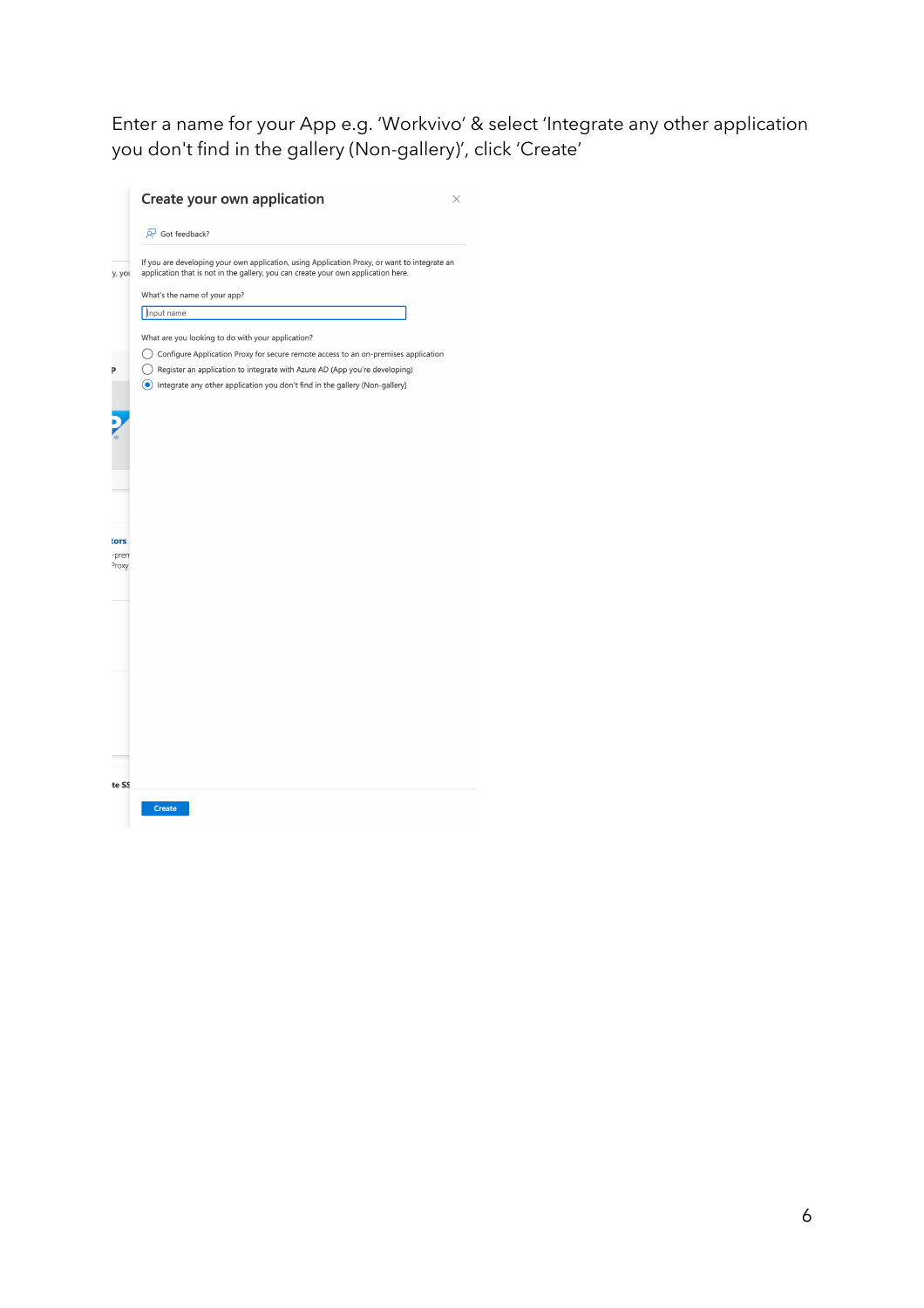# 4. Setting up SSO with SAML

When the application is created, select the "Single sign-on" navigation item to set up SSO. From the "Select a single sign-on method" screen, select the "SAML" option.



You'll now be taken to the "Set up Single Sign-On with SAML" screen. Microsoft recently updated this, so you may see something different from what is shown in the screenshots below if the new set up experience has not yet been made available to your organisation.

| Workvivo - SAML-based sign-on<br><b>Enterprise Application</b> |                      |                                                                 |                                                                                                                    |   |
|----------------------------------------------------------------|----------------------|-----------------------------------------------------------------|--------------------------------------------------------------------------------------------------------------------|---|
|                                                                | ĸ                    |                                                                 | Change single sign-on mode "s Switch to the old experience "Test this application"                                 |   |
| ш<br>Overview                                                  |                      |                                                                 | Welcome to the new experience for configuring SAML based SSO. Please click here to provide feedback.               |   |
| Getting started                                                |                      |                                                                 |                                                                                                                    |   |
| <b>BB</b> Deployment Plan                                      |                      |                                                                 |                                                                                                                    |   |
|                                                                |                      | Set up Single Sign-On with SAML - Preview                       |                                                                                                                    |   |
| Manage                                                         |                      | Read the configuration quide G for help integrating Workvivo.   |                                                                                                                    |   |
| <b>III</b> Properties                                          | п                    | <b>Basic SAML Configuration</b>                                 |                                                                                                                    | z |
| su Owners                                                      |                      |                                                                 |                                                                                                                    |   |
| Users and groups                                               |                      | Identifier (Entity ID)                                          | https://mycompany.workvivo.com/saml/metadata                                                                       |   |
| ÷                                                              |                      | Reply URL (Assertion Consumer Service URL)                      | https://mycompany.workvivo.com/saml/acs                                                                            |   |
| <b>3</b> Single sign-on                                        | <b>Relay State</b>   | Sign on URL                                                     | Optional<br>Optional                                                                                               |   |
| <b>D</b> Provisioning                                          |                      |                                                                 |                                                                                                                    |   |
| Application proxy                                              |                      |                                                                 |                                                                                                                    |   |
|                                                                | Ø                    | User Attributes & Claims                                        |                                                                                                                    |   |
| <b>G</b> Self-service                                          |                      |                                                                 |                                                                                                                    |   |
| Security                                                       | Givenname<br>Surname |                                                                 | user.givenname<br>user.surname                                                                                     |   |
|                                                                |                      | Emailaddress                                                    | user.mail                                                                                                          |   |
| <b>O</b> Conditional Access                                    | Name                 |                                                                 | user.userprincipalname                                                                                             |   |
| & Permissions                                                  |                      | Unique User Identifier                                          | user.userprincipalname                                                                                             |   |
|                                                                |                      |                                                                 |                                                                                                                    |   |
| Token encryption (Preview)<br>U                                | B                    |                                                                 |                                                                                                                    |   |
| Activity                                                       |                      | <b>SAML Signing Certificate</b>                                 |                                                                                                                    | ∕ |
| $\overline{3}$ Sign-ins                                        | <b>Status</b>        |                                                                 | Active                                                                                                             |   |
|                                                                |                      | Thumbprint                                                      |                                                                                                                    |   |
| Audit logs                                                     | Expiration           |                                                                 | 3/27/2021, 9:39:12 AM                                                                                              |   |
|                                                                |                      | Notification Email<br>App Federation Metadata Url               |                                                                                                                    |   |
| Troubleshooting + Support                                      |                      |                                                                 | https://login.microsoftonline.com/<br>Download                                                                     |   |
| Virtual assistant (Preview)                                    |                      | Certificate (Base64)<br>Certificate (Raw)                       | Download                                                                                                           |   |
| X Troubleshoot                                                 |                      | Federation Metadata XML                                         | Download                                                                                                           |   |
| New support request<br>з                                       |                      |                                                                 |                                                                                                                    |   |
|                                                                | ø                    |                                                                 |                                                                                                                    |   |
|                                                                |                      | Set up Workvivo                                                 |                                                                                                                    |   |
|                                                                |                      | You'll need to configure the application to link with Azure AD. |                                                                                                                    |   |
|                                                                | Login URL            |                                                                 | https://login.microsoftonline.com/t                                                                                |   |
|                                                                |                      | Azure AD Identifier                                             | Ñ<br>https://sts.windows.net/                                                                                      |   |
|                                                                |                      | Logout URL                                                      | ⋒<br>https://login.microsoftonline.com/common/wsfe                                                                 |   |
|                                                                |                      | View step-by-step instructions                                  |                                                                                                                    |   |
|                                                                | A                    | Test single sign-on with Workvivo                               |                                                                                                                    |   |
|                                                                |                      |                                                                 |                                                                                                                    |   |
|                                                                |                      |                                                                 | Test to see if single sign-on is working. Users will need to be added to Users and groups before they can sign in. |   |
|                                                                |                      | Test                                                            |                                                                                                                    |   |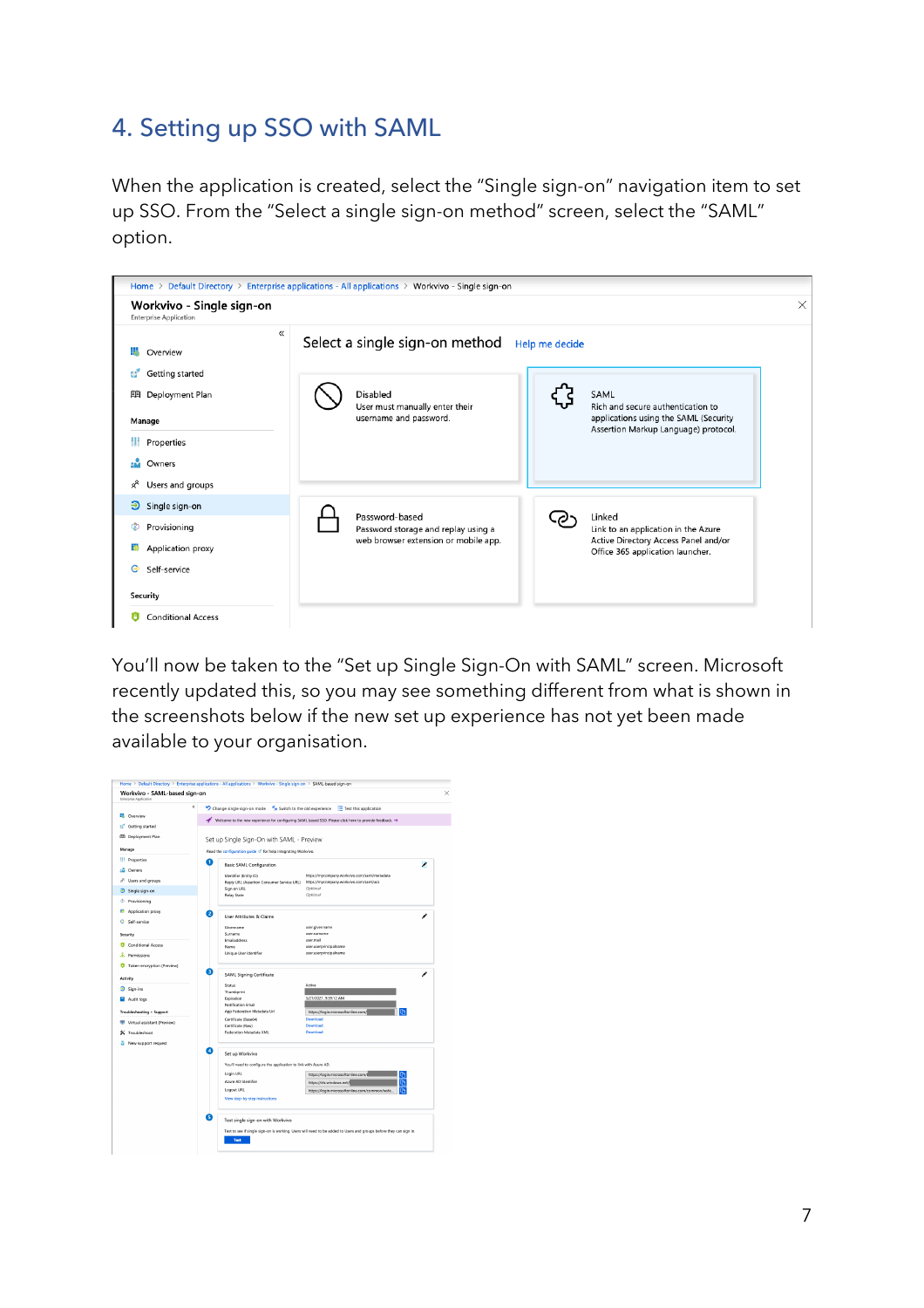There are four main sections in this configuration. It may look like there's a lot of options here, but there's very little that needs to be changed. Click on the "Edit" icon to the top right of section 1 "Basic SAML Configuration".

| <b>Basic SAML Configuration</b>                              |                                                                                                                                                                                                   |   |  |  |
|--------------------------------------------------------------|---------------------------------------------------------------------------------------------------------------------------------------------------------------------------------------------------|---|--|--|
| $\Box$ Save                                                  |                                                                                                                                                                                                   |   |  |  |
|                                                              | Values for the fields below are provided by Workvivo. You may either enter those values manually, or upload a pre-configured SAML<br>metadata file if provided by Workvivo. Upload metadata file. |   |  |  |
| * Identifier (Entity ID) @                                   | https://mycompany.workvivo.com/saml/metadata<br>✓                                                                                                                                                 |   |  |  |
| * Reply URL (Assertion<br>Consumer Service URL) <sup>6</sup> | https://mycompany.workvivo.com/saml/acs                                                                                                                                                           | ✓ |  |  |
| Set additional URLs<br>$\hat{\phantom{1}}$                   |                                                                                                                                                                                                   |   |  |  |
|                                                              |                                                                                                                                                                                                   |   |  |  |
| Sign on URL @                                                | Enter a sign on URL                                                                                                                                                                               |   |  |  |

In this screen, add the relevant value for your company's Workvivo installation in the "Identifier" and "Reply URL" fields. These are as follows, replacing the domain name as appropriate with the domain for your Workvivo environment. Leave the additional URLs empty.

Identifier (Entity ID): **https://[companyname].workvivo.com/saml/metadata**

#### Reply URL (Assertion Consumer Service URL): **https://[companyname].workvivo.com/saml/acs**

Note that the format of the values above may be different if your organisation has configured a custom domain name for Workvivo. If you do not know your Workvivo domain name, please contact our Support team at support@workvivo.com for assistance.

Press the "Save" button to continue.

The vast majority of organisations can leave section 2, "User Attributes & Claims" at the default settings. These only need to be set up if your userPrincipalName attribute in Azure AD is not an email address and the default Azure AD configuration does not support mapping this to a mail ID format (this works fine for most organisations); or if you are using SAML JIT provisioning to manage users in Workvivo. We recommend that all Azure AD customers use SCIM provisioning instead as it also caters for automatic deprovisioning and updating of users.